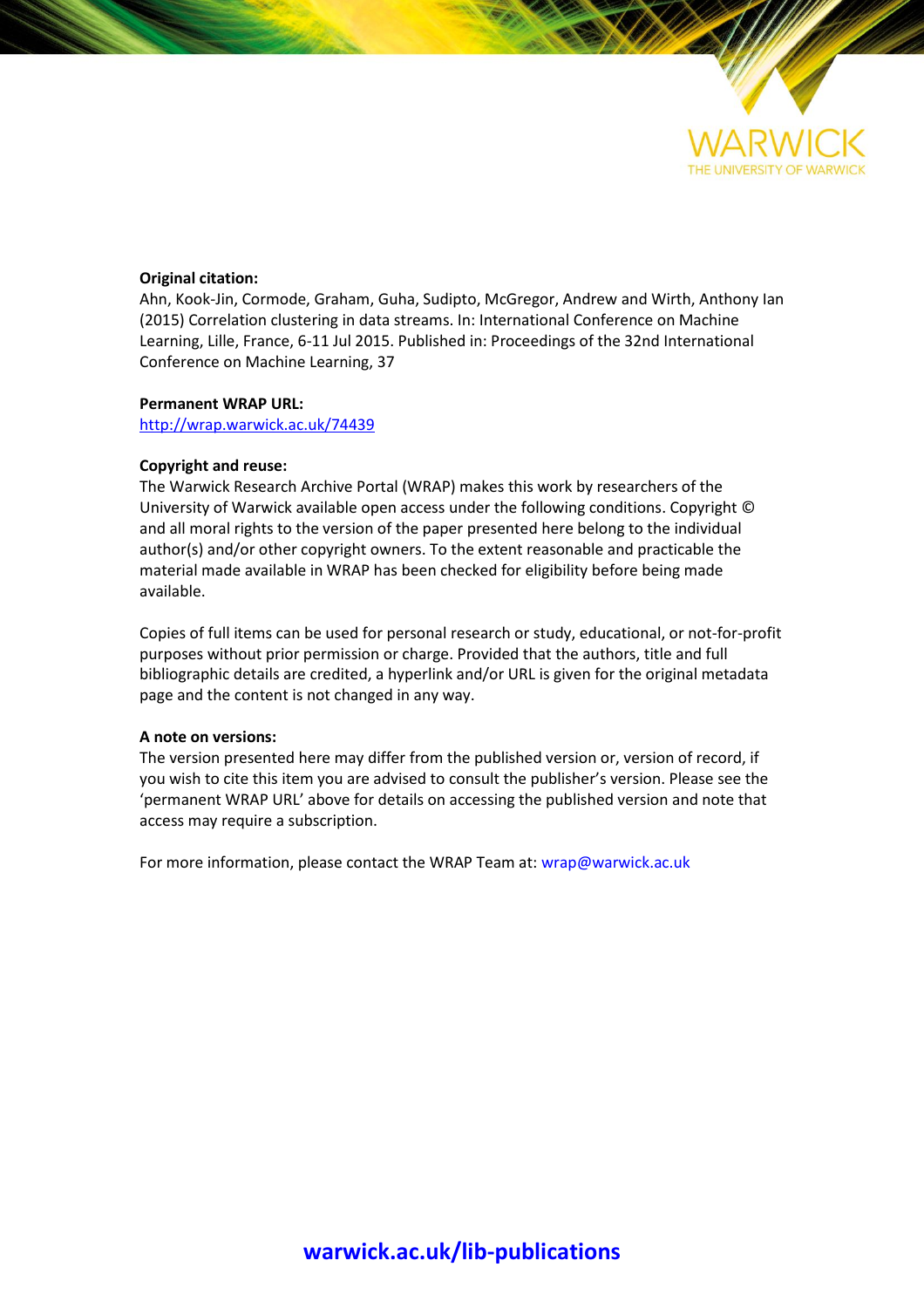University of Pennsylvania, Philadelphia, PA 19104, USA.

G.CORMODE@WARWICK.AC.UK University of Warwick, Coventry CV4 7AL, UK.

Sudipto Guha Subsection of the Subsection of the Subsection of the Subsection of Subsection of the Subsection of Subsection of the Subsection of the Subsection of the Subsection of the Subsection of the Subsection of the S University of Pennsylvania, Philadelphia, PA 19104, USA.

University of Massachusetts, Amherst, MA 01003, USA.

Anthony Wirth AWIRTH@UNIMELB.EDU.AU

Department of Computing and Information Systems, The University of Melbourne, Vic 3010, Australia.

# Abstract

In this paper, we address the problem of *correlation clustering* in the dynamic data stream model. The stream consists of updates to the edge weights of a graph on  $n$  nodes and the goal is to find a node-partition such that the end-points of negative-weight edges are typically in different clusters whereas the end-points of positive-weight edges are typically in the same cluster. We present polynomial-time,  $O(n \cdot \text{polylog } n)$ -space approximation algorithms for natural problems that arise.

We first develop data structures based on linear sketches that allow the "quality" of a given nodepartition to be measured. We then combine these data structures with convex programming and sampling techniques to solve the relevant approximation problem. However the standard LP and SDP formulations are not obviously solvable in  $O(n \cdot \text{polylog } n)$ -space. Our work presents spaceefficient algorithms for the convex programming required, as well as approaches to reduce the adaptivity of the sampling. Note that the improved space and running-time bounds achieved from streaming algorithms are also useful for offline settings such as MapReduce models.

# 1. Introduction

The correlation clustering problem was first formulated as an optimization problem by [Bansal et al.](#page-9-0) [\(2004\)](#page-9-0). The input is a complete weighted graph  $G$  on  $n$  nodes, where each pair of nodes uv has weight  $w_{uv} \in \mathbb{R}$ . A positive-weight edge indicates that  $u$  and  $v$  should be in the same cluster, whereas a negative-weight edge indicates that  $u$  and  $v$  should be in different clusters. Given a node-partition  $C = \{C_1, C_2, \ldots\},\$ we say edge *uv agrees* with C, denoted by  $uv \sim C$ , if the relevant soft constraint is observed. Summing over all edges,

$$
\mathsf{agree}(G, \mathcal{C}) := \sum_{uv \sim \mathcal{C}} |w_{uv}| = \sum_{uv} |w_{uv}| - \mathsf{disagree}(G, \mathcal{C})\,.
$$

The goal is to find the partition  $C$  that maximizes agree( $G, C$ ) or, equivalently for optimization, minimizes disagree $(G, C)$ . Solving this problem exactly is known to be NP-hard. A large body of work has been devoted to approximating max-agree( $G$ ) =  $\max_{\mathcal{C}}$  agree( $G, C$ ) and min-disagree( $G$ ) = min<sub>C</sub> disagree( $G, C$ ), along with variants min-disagree $_{k}(G)$  and max-agree $_{k}(G)$ , where we consider partitions with at most  $k$  clusters. In this paper, we focus on multiplicative approximation results exclusively. If all weights are  $\pm 1$ , there is a polynomial time approximation scheme PTAS for max-agree [\(Bansal et al.,](#page-9-0) [2004;](#page-9-0) [Giotis & Guruswami,](#page-10-0) [2006\)](#page-10-0) and a 2.06-approximation for min-disagree [\(Chawla et al.,](#page-9-0) [2015\)](#page-9-0). When there is an upper bound  $k$  on the number of clusters in  $\mathcal{C}$ , and all weights are ±1, [Giotis & Guruswami](#page-10-0) [\(2006\)](#page-10-0) introduced a PTAS for both problems. Even  $k = 2$  is interesting and an efficient local-search approximation was introduced by [Coleman](#page-9-0) [et al.](#page-9-0) [\(2008\)](#page-9-0).

**Kook Jin Ahn<sup>1</sup> KOOKJIN@CIS.UPENN.EDU** Andrew McGregor Manual Andrew McGregor Music September 2014 and McGregor McGregor McGregor McGregor McGregor McGregor McGregor McGregor McGregor McGregor McGregor McGregor McGregor McGregor McGregor McGregor McGregor McGre

<sup>&</sup>lt;sup>1</sup>Currently at Google, Inc. Email:kookjin@google.com

*Proceedings of the* 32 nd *International Conference on Machine Learning*, Lille, France, 2015. JMLR: W&CP volume 37. Copyright 2015 by the author(s).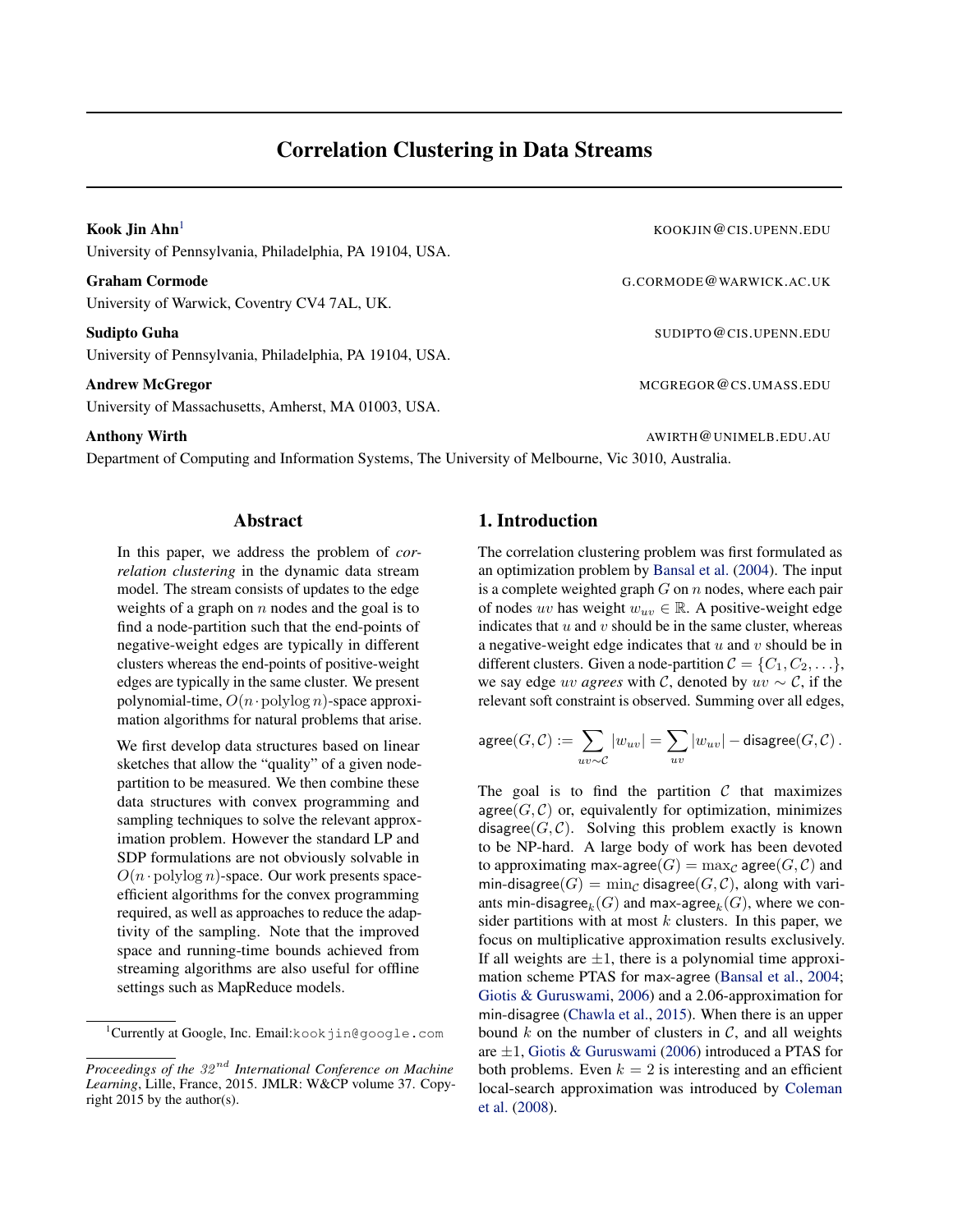If the weights are arbitrary, there is a 0.7666-approximation for max-agree [\(Charikar et al.,](#page-9-0) [2005;](#page-9-0) [Swamy,](#page-10-0) [2004\)](#page-10-0) and an  $O(\log n)$  approximation for min-disagree [\(Charikar et al.,](#page-9-0) [2005;](#page-9-0) [Demaine et al.,](#page-9-0) [2006\)](#page-9-0). These methods use convex programming: as described, this cannot be implemented in  $O(n \text{ polylog } n)$  memory even when the input graph is sparse. This annoying feature is well known in practice: [Bagon & Galun](#page-9-0) [\(2011\)](#page-9-0); [Bonchi et al.](#page-9-0) [\(2014\)](#page-9-0); [Elsner &](#page-9-0) [Schudy](#page-9-0) [\(2009\)](#page-9-0) discuss the difficulty of scaling the convex programming approach.

Clustering and Graph Analysis in Data Streams. Given the importance of clustering as a basic tool for analyzing massive data sets, it is unsurprising that a considerable effort has gone into designing clustering algorithms in the relevant computational models. In particular, in the data-stream model we are permitted a limited number of passes (ideally just one) over the data while using only limited memory. This model abstracts the challenges in traditional applications of stream processing such as network monitoring, and also leads to I/O-efficient external-memory algorithms. Naturally, in either context, an algorithm should also be fast, both in terms of the time to process each stream element and in returning the final answer.

Classical clustering problems including k-median [\(Charikar](#page-9-0) [et al.,](#page-9-0) [2003;](#page-9-0) [Guha et al.,](#page-10-0) [2000\)](#page-10-0), k-means [\(Ailon et al.,](#page-9-0) [2009\)](#page-9-0), and k-center [\(Charikar et al.,](#page-9-0) [2004;](#page-9-0) [Guha,](#page-10-0) [2009;](#page-10-0) [McCutchen & Khuller,](#page-10-0) [2008\)](#page-10-0) have all been studied in the stream model, as surveyed by [Silva et al.](#page-10-0) [\(2013\)](#page-10-0). Nonadaptive sampling algorithms for correlation clustering can be implemented in the data stream model and such algorithms were used by [Ailon & Karnin](#page-9-0) [\(2012\)](#page-9-0) to construct additive approximations. However, the first multiplicative result for correlation clustering was only recently established; [Chierichetti et al.](#page-9-0) [\(2014\)](#page-9-0) presented a polynomial-time  $(3 + \epsilon)$ -approximation for min-disagree on  $\pm 1$ -weighted graphs using  $O(\epsilon^{-1} \log^2 n)$  passes. Their basic approach yields both a MapReduce and *semi-streaming* algorithm that is, a streaming algorithm using  $\Theta(n \text{ polylog } n)$  memory [\(Feigenbaum et al.,](#page-9-0) [2005\)](#page-9-0). Using space proportional to the number of nodes can be shown to be necessary for solving many natural graph problems in the streaming model including, we show, correlation clustering. [McGregor](#page-10-0) [\(2014\)](#page-10-0) surveys semi-streaming algorithms and graph sketching.

Computational Model. In the basic graph stream model the input stream consists of a sequence edges and their weights. The available space to process the stream and perform any necessary post-processing is  $O(n \text{ polylog } n)$  bits. Our results also extend to the *dynamic graph stream model* where the stream consists of both insertions and deletions of edges; the weight of an edge is specified when the edge is inserted and deleted (if it is subsequently deleted).

For simplicity, we assume that all weights are integral.

We will consider three types of weighted graphs: (a) *unit weights*, where all  $w_{uv} \in \{-1, 1\}$ ; (b) *bounded weights*, where all weights are non-zero, with absolute value bounded above by a constant. and (c) *arbitrary weights* where we only require that all weights are  $O(\text{poly } n)$ .

## 1.1. Our Results

For max-agree we provide the following single-pass streaming algorithms, each needing  $\tilde{O}(n\epsilon^{-2})$  space: (i) a polynomial-time  $(1-\epsilon)$ -approximation for bounded weights (Theorem [7\)](#page-4-0), and (ii) a  $0.766(1 - \epsilon)$  approximation for arbitrary weights in  $\tilde{O}(n\epsilon^{-10})$  time (Theorem [16\)](#page-7-0).

We can show that any algorithm that can test whether min-disagree( $G$ ) = 0 in a single pass, for arbitrary weights, must store  $\Omega(n+|E^-|)$  bits for any  $|E^-| \leq {n \choose 2}$ . For unit weights, the lower bound is  $\Omega(n)$ . We provide a single-pass algorithm that uses  $\tilde{O}(n\epsilon^{-2} + |E^{-}|)$  space and  $\tilde{O}(|E^{-}| +$  $n\epsilon^{-2}$ )<sup>2</sup>) time and provides an  $O(\log|E^{-}|)$  approximation (Theorem [13\)](#page-6-0). Since [Demaine et al.](#page-9-0) [\(2006\)](#page-9-0) and [Charikar](#page-9-0) [et al.](#page-9-0) [\(2005\)](#page-9-0) provide approximation-preserving reductions from the 'minimum multicut' problem to min-disagree with arbitrary weights, it is expected to be difficult to approximate the latter to better than a  $\log |E^-|$  factor in polynomial time. For unit weights when min-disagree( $G$ )  $\leq t$ , we provide a single-pass polytime algorithm that uses  $\tilde{O}(n + t\epsilon^{-2})$ space (Theorem [4\)](#page-3-0). We provide a  $\tilde{O}(n\epsilon^{-2})$ -space PTAS for min-disagree<sub>2</sub> for bounded weights (Theorem [10\)](#page-4-0).

We also considering multipass streaming algorithms. For unit weights, we present a  $O(\log \log n)$ -pass algorithm that mimics the algorithm by [Ailon et al.](#page-9-0) [\(2008\)](#page-9-0), and with high probability provides a 3 approximation (Theorem [20\)](#page-8-0). This improves the result of [Chierichetti et al.](#page-9-0) [\(2014\)](#page-9-0). For min-disagree $_k(G)$ , on unit-weight graphs with  $k \geq 3$ , we give a min $(k - 1, O(\log \log n))$ -pass polynomial-time algorithm using  $\tilde{O}(n\epsilon^{-2})$  space (Theorem [21\)](#page-8-0).

# 1.2. Techniques and Roadmap

In Section [2,](#page-3-0) we present three basic data structures for the agree and disagree query problems where a partition  $\mathcal C$  is specified at the end of the stream, and the goal is to return an approximation of agree( $G, C$ ) or disagree( $G, C$ ). They are based on linear sketches and incorporate ideas from recent work on constructing graph sparsifiers via linear sketches [\(Ahn et al.,](#page-9-0) [2012b\)](#page-9-0). These data structures can be constructed in the semi-streaming model and can be queried in  $O(n)$  time. As algorithms rely on relatively simple matrix-vector operations, they can be implemented fairly easily in MapReduce.

In Section [3,](#page-4-0) we introduce several new ideas in solving the LP and SDP for min-disagree and max-agree. In each case, the convex formulation has to be chosen carefully to allow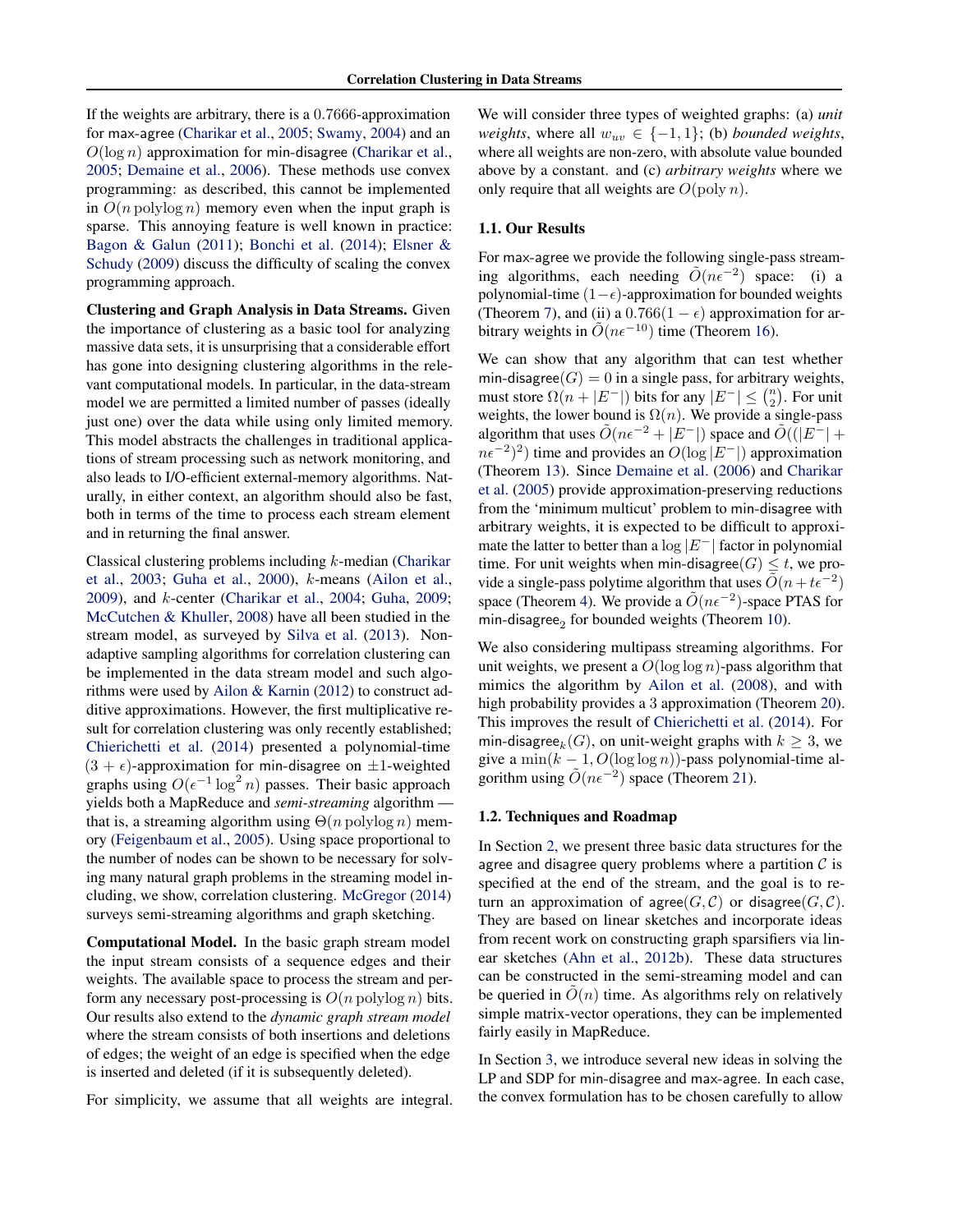<span id="page-3-0"></span>intermediate solutions to be represented, verified, and updated in small space. We expect space efficiency of solving convex optimizations to be increasingly important and of independent interest. We discuss multipass algorithms in Section [4.](#page-8-0) Proofs are deferred to the full version.

# 2. Basic Data Structures and Applications

We introduce three basic data structures that can be constructed with a single-pass over the input stream that defines the weighted graph  $G$ . Given a query partition  $\mathcal{C}$ , these data structures return estimates of agree( $G, C$ ) or disagree( $G, C$ ). Solving the correlation clustering optimization problem with these structures directly would require exponential time or  $\omega(n \text{ polylog } n)$  space. Instead, we will exploit them carefully to design more efficient solutions. In this section, we present a short application of each data structure.

#### 2.1. First Data Structure: Bilinear Sketch

Consider a graph G with unit weights ( $w_{ij} \in \{-1, 1\}$ ) and a clustering  $\hat{C}$ . Define the matrices  $\hat{M}^{\hat{G}}$  and  $\hat{M}^{\hat{C}}$  where  $M_{ij}^G = \max(0, w_{ij})$  and

$$
M_{ij}^{\mathcal{C}} = \begin{cases} 0 & \text{if } i \text{ and } j \text{ are separated in } \mathcal{C} \\ 1 & \text{if } i \text{ and } j \text{ are not separated in } \mathcal{C} \end{cases}.
$$

Observe that the (squared) matrix distance induced by the Frobenius norm gives exactly disagree( $G, C$ ) =  $||M^G M^{\mathcal{C}}\Vert _{F}^{2}=\sum_{ij}(m_{ij}^{G}-m_{ij}^{\mathcal{C}})^{2}.$  To efficiently estimate  $\Vert M^{G} M^{\mathcal{C}}\Vert_F^2$  when  $\mathcal C$  is not known a priori, we can repurpose the bilinear sketch approach of [Indyk & McGregor](#page-10-0) [\(2008\)](#page-10-0):

- 1. Let  $\alpha \in \{-1,1\}^n$  and  $\beta \in \{-1,1\}^n$  be independent random vectors whose entries are 4-wise independent, and in a single pass over the input compute  $Y = \sum_{ij \in E^+} \alpha_i \beta_j.$
- 2. Given query partition  $C = \{C_1, C_2, \ldots\}$ , return  $X =$  $\left(\sum_{\ell}\left(\sum_{i\in C_{\ell}}\alpha_i\right)\left(\sum_{i\in C_{\ell}}\beta_i\right)-Y\right)^2$ .

Following the results of [Indyk & McGregor](#page-10-0) [\(2008\)](#page-10-0) and [Braverman et al.](#page-9-0) [\(2010\)](#page-9-0), we have:

**Lemma 1.** For each 
$$
\{f_{ij}\}_{i,j\in[n]}
$$
,  $\mathbb{E}\left[\left(\sum_{i,j} \alpha_i \beta_j f_{ij}\right)^2\right] = \sum_{i,j} f_{ij}^2$  and  $\mathbb{V}\left[\left(\sum_{i,j} \alpha_i \beta_j f_{ij}\right)^2\right] \leq 9(\sum_{i,j} f_{ij}^2)^2$ .

Applying the above lemma to  $f_{ij} = m_{ij}^G - m_{ij}^G$  establishes that  $\mathbb{E}[X] = \text{disagree}(G, \mathcal{C})$  and  $\mathbb{V}[X] \leq$ 9(disagree $(G, C)$ )<sup>2</sup>. Hence, running  $O(\epsilon^{-2} \log \delta^{-1})$  parallel repetitions of the scheme and averaging the results appropriately<sup>2</sup> yields a  $(1 \pm \epsilon)$ -approximation for disagree $(G, C)$ with probability at least  $1 - \delta$ .

Theorem 2. *For unit weights, there exists a*  $O(\epsilon^{-2} \log \delta^{-1} \log n)$ -space algorithm for the disagree query problem. Each positive edge is processed in  $\tilde{O}(\epsilon^{-2})$ *time, while the query time is*  $\tilde{O}(\epsilon^{-2}n)$ .

We note that by setting  $\delta = 1/n^n$  in the above theorem, it follows that we may estimate disagree( $G, C$ ) for all partitions C using  $\tilde{O}(\epsilon^{-2}n)$  space. Hence, we can also  $(1+\epsilon)$  approximate min-disagree $(G)$  given exponential time. While this is near-optimal in terms of the space use, in this paper we focus on polynomial time algorithms.

Application to Cluster Repair. Consider the Cluster Repair problem [\(Gramm et al.,](#page-10-0) [2005\)](#page-10-0), in which we are promised min-disagree $(G) \leq t$  for some constant t. As we can narrow down the number of possible clusterings to  $poly(n)$ , there is a simple polynomial-time application of the above data structure.

First construct a spanning forest F of  $G^+$  using the  $\tilde{O}(n)$ -space dynamic graph algorithm [\(Ahn et al.,](#page-9-0) [2012a\)](#page-9-0). Let  $\mathcal{C}_F$ be the node-partition corresponding to the connected components of F. Then, let  $F_1, F_2, \ldots$  be all the forests formed by deleting at most t edges from F. Let  $\mathcal{C}_{F_i}$  be the nodepartition corresponding to the connected components of  $F_i$ .

Lemma 3. *The optimal partition of* G *is a refinement of*  $C_F$  *and a coarsening of some*  $C_{F_i}$  *and there are at most*  $O((n(t+1))^{t+1})$  such partitions.

Therefore, setting  $\delta = O((n(t+1))^{-(t+1)})$  in Theorem 2 yields the following theorem.

Theorem 4. *For a unit-weight graph* G *with* min-disagree $(G) \leq t$ , there exists a polynomial-time  $data\text{-}stream$  algorithm using  $\tilde{O}(n+t\epsilon^{-2})$  space that with *high probability*  $(1 + \epsilon)$  *approximates* min-disagree $(G)$ *.* 

## 2.2. Second Data Structure: Sparsification

A sparsification of graph  $G$  is a weighted graph  $H$  such that the weight of every cut in H is within a  $1 + \epsilon$  factor of the weight of the corresponding cut in G. A celebrated result of Benczúr & Karger [\(1996\)](#page-9-0) shows that the size of  $H$  is at most  $\tilde{O}(n\epsilon^{-2})$ . A recent result shows that this can be constructed in the dynamic graph stream model.

Theorem 5. *[Ahn et al.](#page-9-0) [\(2012b\)](#page-9-0). There is a single-pass semi-streaming algorithm that returns a sparsification using space*  $O(n\epsilon^{-2})$  *and time*  $O(m)$ *.* 

The algorithm can also be implemented in MapReduce [\(Ahn](#page-9-0) [& Guha,](#page-9-0) [2015\)](#page-9-0). The next lemma is straightforward.

**Lemma 6.** Let  $H^+$  and  $H^-$  be sparsifications of  $G^+$  =  $(V, E^+)$  *and*  $G^- = (V, E^-)$  *such that all cuts are preserved within factor*  $(1 \pm \epsilon/3)$ *, and let*  $H = H^+ \cup H^-$ *. For every* 

<sup>&</sup>lt;sup>2</sup>Specifically, take the standard approach of partitioning the estimates into  $O(\log \delta^{-1})$  groups, each of size  $O(\epsilon^{-2})$ . With

constant probability, the mean of each group is within a  $1 \pm \epsilon$  factor; we finally return the median of the resulting group estimates.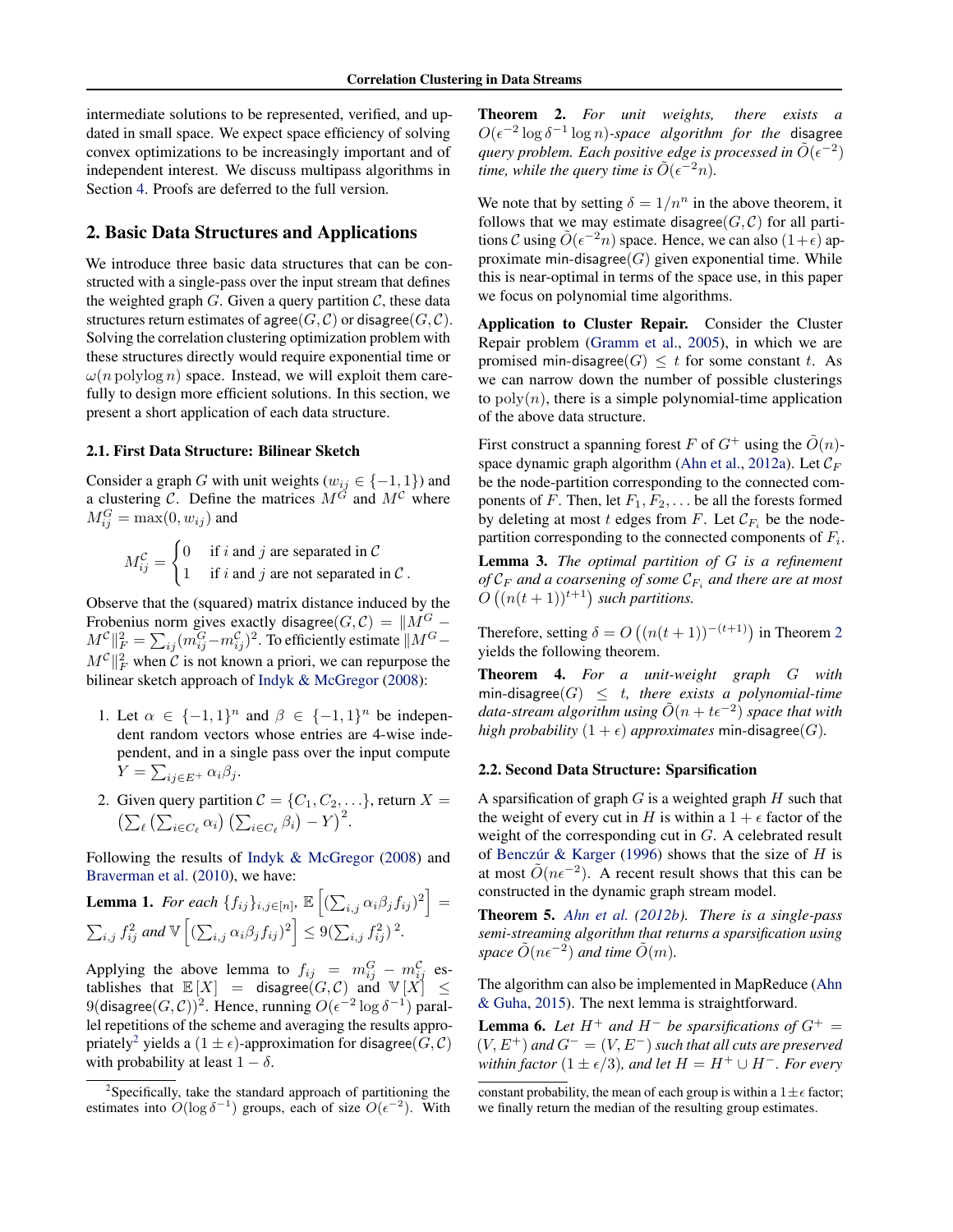<span id="page-4-0"></span>*clustering* C, agree $(G, C) = (1 \pm \epsilon)$ agree $(H, C) \pm \epsilon w(E^+)$ *and* disagree( $G, C$ ) =  $(1 \pm \epsilon)$ disagree( $H, C$ )  $\pm \epsilon w(E^{-})$ . *Note that* disagree $(G, C) = (1 \pm \epsilon)$ disagree $(H^+ \cup E^-, C)$ .

Application to max-agree with Unit Weights. It would be unfortunate if, by approximating the unit-weight graph by a weighted sparsification, we lost the ability to return a  $1 \pm \epsilon$  approximation in polynomial time. We resolve this as follows. We emulate part of an algorithm by [Gi](#page-10-0)[otis & Guruswami](#page-10-0) [\(2006\)](#page-10-0) for max-agree<sub>k</sub> using a single pass over the stream<sup>3</sup> . In their algorithm, the nodes are partitioned into  $m = O(1/\epsilon)$  groups  $V_1, V_2, \ldots, V_m$ , each of size  $O(\epsilon n)$ , and for each  $V_i$  we draw a sample of  $r = \text{poly}(1/\epsilon, k, \log 1/\delta)$  nodes  $S_i$  from  $V \setminus V_i$ . Using the weights on edges between each  $S_i$  and  $V_i$ , we consider all possible partitions of  $S_i$ . The required sampling can be performed simultaneously with the construction of the sparsifier. Then, at the end of the stream, the possible partitions are generated and we use the graph sparsifier to find the best of these partitions.

Theorem 7. *For bounded-weight inputs, there exists a polytime semi-streaming algorithm that with high probability*  $(1 + \epsilon)$ *-approximates* max-agree(G).

#### 2.3. Third Data Structure: Node-Based Sketch

In this section we develop a data structure that supports queries to disagree $(G, C)$  for arbitrarily *weighted* graphs when  $C$  is restricted to be a 2-partition. For each node  $i$ , define the vector,  $a^i \in \mathbb{R}^{\binom{n}{2}}$ , indexed over the  $\binom{[n]}{2}$  edges, where the only non-zero entries are:

$$
a_{ij}^i = \begin{cases} w_{ij}/2 & \text{if } ij \in E^- \\ w_{ij}/2 & \text{if } ij \in E^+, i < j \\ -w_{ij}/2 & \text{if } ij \in E^+, i > j \end{cases}
$$

**Lemma 8.** For a two-partition  $C = \{C_1, C_2\}$ ,  $\operatorname{\sf disagree}(G, \mathcal{C}) = \| \sum_{\ell \in C_1} a^\ell - \sum_{\ell \in C_2} a^\ell \|_1.$ 

Hence, we use the  $\ell_1$ -sketching result of [Kane et al.](#page-10-0) [\(2010\)](#page-10-0) to compute a random linear sketch of each  $a^i$ .

Theorem 9. *For arbitrary weights, and for query partitions that contain two clusters, to solve the* disagree *query prob*lem, there exists an  $O(\epsilon^{-2} n \log \delta^{-1} \log n)$ -space algorithm. *The query time is*  $O(\epsilon^{-2} n \log \delta^{-1} \log n)$ *.* 

Unfortunately, for queries C where  $|\mathcal{C}| > 2$ ,  $\Omega(n^2)$  space is necessary.

Application to min-disagree $_2(G)$  with Bounded Weights. We apply the above node-based sketch in conjunction with another algorithm by [Giotis & Guruswami](#page-10-0) [\(2006\)](#page-10-0), this time for min-disagree<sub>2</sub>. It samples  $r = \text{poly}(1/\epsilon) \cdot \log n$  nodes  $S$ 

and, using the weights of the edges incident on S, generates  $2^{m-1}$  possible partitions; we generalize this to the bounded weights case. The sampling of  $S$  and its incident edges can be performed using one pass and  $O(nr \log n)$  space. We then find the best of these possible partitions in postprocessing using the above node-based sketches.

Theorem 10. *For bounded-weight inputs, there exists a polynomial-time semi-streaming algorithm that with high*  $\textit{probability}~(1+\epsilon)$ - $\textit{approximates}~\textsf{min\text{-}disagree}_2(G)$ .

# 3. Convex Programming in Small Space

In this section we discuss an SDP-based algorithm for max-agree and an LP-based algorithm for min-disagree. At a high level, progress arises from new ideas and modifications needed to implement convex programs in small space. While the time to solve convex programs has always been an issue, additionally restricting to small space is relatively recent [\(Ahn & Guha,](#page-9-0) [2013\)](#page-9-0). In this paper, we follow the Multiplicative Weight Update method and its derivatives. This method has a rich history across many different communities [\(Arora et al.,](#page-9-0) [2012\)](#page-9-0), and has been extended to SDPs [\(Arora & Kale,](#page-9-0) [2007\)](#page-9-0).

In all these approaches, the optimization problem is first reduced to a decision variant, involving a "guess"  $\alpha$  of the objective value; we show later how to instantiate this guess. For LPs, we seek to solve the system:

$$
\text{MWM LP:} \left\{ \begin{array}{ll} \mathbf{c}^{\mathrm{T}} \mathbf{y} \geq \alpha \\ \text{s.t} & \mathbf{A} \mathbf{y} \leq \mathbf{b}, \quad \mathbf{y} \geq \mathbf{0} \end{array} \right.
$$

where  $\mathbf{A} \in \mathbb{R}_+^{n \times m}$ ,  $\mathbf{c}, \mathbf{y} \in \mathbb{R}_+^m$ , and  $\mathbf{b} \in \mathbb{R}_+^n$ . For SDPs, consider the following definition:

Definition 1. *For matrices* X, Z*, let* X ◦ Z *denote*  $\sum_{i,j} \mathbf{X}_{ij} \mathbf{Z}_{ij}$ , let  $\mathbf{X} \succeq \mathbf{0}$  denote that  $\mathbf{X}$  is positive semidefi*nite, and let*  $X \succeq Z$  *denote*  $X - Z \succeq 0$ *.* 

A semidefinite decision problem in canonical form is:

$$
\text{MWM SDP:} \left\{ \begin{array}{ll} \mathbf{C} \circ \mathbf{X} \ge \alpha \\ \text{s.t} & \mathbf{F}_j \circ \mathbf{X} \le g_j, \ \forall 1 \le j \le q, \quad \mathbf{X} \succeq \mathbf{0} \end{array} \right.
$$

where  $C, X \in \mathbb{R}^{n \times n}$  and  $g \in \mathbb{R}_+^q$ . Denote the set of the feasible solutions by  $X$ . Typically we are interested in the Cholesky decomposition of **X**, a set of *n* vectors  $\{x_i\}$  such that  $\mathbf{X}_{ij} = \mathbf{x}_i^T \mathbf{x}_j$ .

To solve the LP or the SDP, the multiplicative-weight update algorithm proceeds iteratively. In each iteration, given the current solution  $y$ ,  $X$  the meta-algorithm either decides that the current candidate is (approximately) feasible or computes a new current solution.

Equivalently, we can describe the process as maintaining a set of multipliers (one for each constraint) and computing a new candidate solution  $y'$ ,  $X'$  which (approximately)

 $^3\rm{Note}$  max-agree $_k(G)\ \geq\ (1-\epsilon)$ max-agree $(G)$  for  $k\ =$  $O(1/\epsilon)$  [\(Bansal et al.,](#page-9-0) [2004\)](#page-9-0).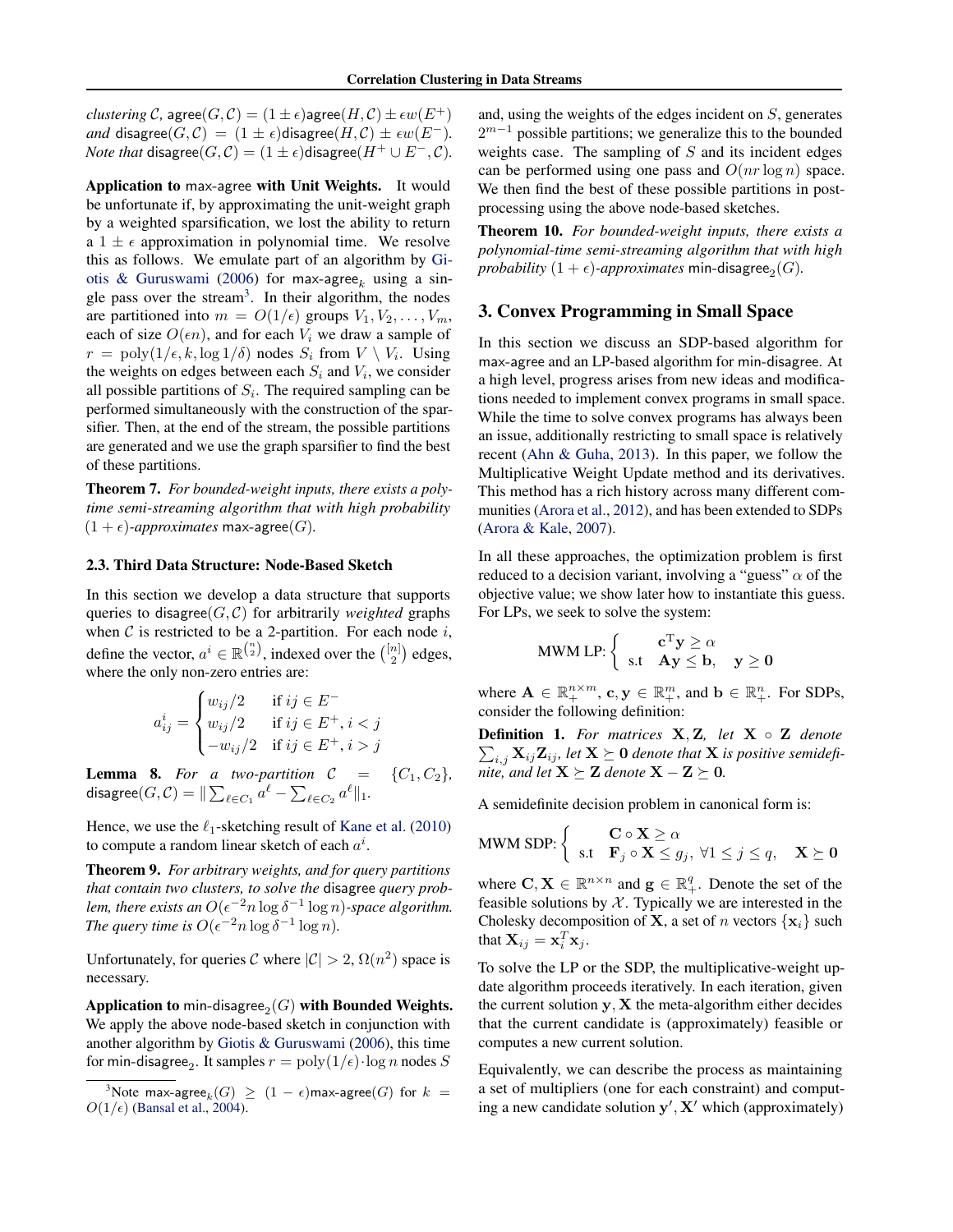<span id="page-5-0"></span>satisfies the linear combination of the inequalities. The new current solution is a linear combination of the previous solution and the new candidate.

These two views are consistent: typically, the multiplier of a constraint is a exponential of the violation (suitably scaled) induced by the current solution, and the current solution is typically the running average (suitably scaled) of the candidates produced by the different iterations. Consider the following two theorems.

Theorem 11 [\(Steurer](#page-10-0) [\(2010\)](#page-10-0)). *Let* D *be a fixed diagonal matrix with positive entries and assume* X *be nonempty. Suppose there is an Oracle that for each positive semidefinite* X *either (a) tests and declares* X *to be approximately feasible — for all*  $1 \leq i \leq q$ *, we have*  $\mathbf{F}_i \circ \mathbf{X} \leq g_i + \delta$ *, or (b) provides a real symmetric matrix* A *and a scalar* b *satisfying (i)*  $A \circ X \leq b - \delta$  *and for all*  $X' \in \mathcal{X}$ *,*  $A \circ X' \geq b$  *and (ii)*  $\rho \mathbf{D} \succeq \mathbf{A} - b \mathbf{D} \succeq -\rho \mathbf{D}$ , then a multiplicative-weight-style *algorithm produces an approximately feasible* X*, in fact its Cholesky decomposition, in*  $T = O(\rho^2 \delta^{-2} \ln n)$  *iterations.* 

Theorem 12 [\(Arora et al.](#page-9-0) [\(2012\)](#page-9-0)). *Suppose that, given a set of non-negative multipliers* u(t) *in iteration* t*, an Oracle provides a*  $y(t)$  *satisfying:* (i)  $c^T y(t) \geq \alpha$ , (ii)  $\mathbf{u}(t)^T \mathbf{A} \mathbf{y}(t) - \mathbf{u}(t)^T \mathbf{b} \leq \delta \sum_i \mathbf{u}_i(t)$ , and (iii)  $-\rho \leq$  $-\ell \leq \mathbf{A}_i \mathbf{y}(t) - \mathbf{b}_i \leq \rho$  for all  $1 \leq i \leq n$ . After  $T = O(\rho \ell \delta^{-2} \ln n)$  *iterations of the multiplicative-weight update algorithm, the average vector,*  $\mathbf{y} = \frac{1}{T} \sum_t \mathbf{y}(t)$ *, satisfies*  $\mathbf{A}_i \mathbf{y} - \mathbf{b}_i$  ≤ 4 $\delta$  *for all i.* 

The above two theorems are expressed differently, each corresponding to a different view of the multiplicative-weight update method. The first view corresponds to the "state" that needs to be maintained in each iteration; the second corresponds to a more operational view, where multiple constraints are reduced to a single linear constraint which is (hopefully) easier to solve. From the perspective of space efficiency, both views must be followed. In both contexts, the parameter  $\rho$  is called the "width", and controls the speed of convergence. As is explicitly stated in the two cited papers, and as is widely recognized, the construction of a small-width Oracle is the key component of an effective solution. However, the width parameter is inherently tied to the specific formulation chosen.

Consider the standard LP relaxation for min-disagree, where  $x_{ij}$  corresponds to edge  $ij$  being cut.

$$
\min \sum_{ij \in E^+} w_{ij} x_{ij} + \sum_{ij \in E^-} |w_{ij}| (1 - x_{ij})
$$
  

$$
x_{ij} + x_{j\ell} \ge x_{i\ell} \qquad \forall i, j, \ell
$$
  

$$
x_{ij} \ge 0 \qquad \forall i, j
$$

The constraints simply enforce that if we cut one side of a triangle, we must also cut at least one of the other two sides. Note that the size of formulation is  $\Theta(n^3)$  irrespective of

the number of nonzero entries in  $E^+, E^-$ . We will use the sparsification of  $E^+$ , but that does not in any way change the size of the above linear program. To achieve  $O(n)$  space, we need new formulations and new algorithms to solve them.

Let  $H^+$  be the sparsification of  $E^+$  with  $m' = |H^+|$ . For edge  $sq \in H^+$  let  $w_{sq}^h$  denote the weight after the sparsification. For  $ij \in E^-$ , let  $P_{ij}(E')$  denote the set of all paths using the edges of edge set  $E'$ . Consider the following LP for min-disagree, similar to that by [Wirth](#page-10-0) [\(2004\)](#page-10-0), but in this sparsified setting:

$$
\min \sum_{ij \in E^-} |w_{ij}| z_{ij} + \sum_{sq \in H^+} w_{sq}^h x_{sq}
$$
  
\n
$$
z_{ij} + \sum_{sq \in p} x_{sq} \ge 1 \quad \forall p \in P_{ij}(H^+), ij \in E^-
$$
  
\n
$$
z_{ij}, x_{sq} \ge 0 \qquad \forall ij \in E^-, sq \in H^+ \tag{LP1}
$$

The intuition of an integral 0/1 solution is that  $z_{ij} = 1$  for all edges  $ij \in E^-$  that are not cut, and  $x_{sq} = 1$  for all  $sq \in H^+$ that are cut, by the intended clustering. Although LP1 now has exponential size, we will apply the multiplicative weights framework (Theorem 12) to the dual of LP1. The oracle we provide has the twist that if it fails to find  $y(t)$  with the necessary properties, then it provides a feasible  $f$ -approximation of the primal (in this case LP1). This idea, of applying the multiplicative-weight update method to a formulation with exponentially many variables (the dual), and modifying the Oracle to provide a solution to the primal (with exponentially many constraints) in a single step, has also benefited solving maximum matching in small space [\(Ahn & Guha,](#page-9-0) [2015\)](#page-9-0). The existence of multiple such examples demonstrates that starting from the dual, a "dual-primal method", helps solve convex programs in small space. One key insight is that the dual, with exponentially many variables and few constraints, is easier to solve in a few iterations because there are many degrees of freedom. This reduces the adaptive nature of the solution, and therefore we can make a lot of progress in satisfying many of the primal constraints in parallel. In contrast, the classic application of primal-dual techniques in approximation algorithms tries to construct a solution of the dual efficiently: in that context, in polynomial time. It is often thought, as is explicitly mentioned by [Arora & Kale](#page-9-0) [\(2007\)](#page-9-0), that the primal-dual approximation algorithms use a different set of techniques from the primal-dual approach of multiplicative-weight update methods. By switching the dual and the primal, we align both sets of techniques and use them interchangeably.

Interestingly, the algorithm of [Steurer](#page-10-0) [\(2010\)](#page-10-0) can be viewed as a dual-primal algorithm. This algorithm collects separating hyperplanes to solve the dual of the SDP: on failure to provide such a hyperplane, the algorithm provides a primal feasible  $X$ . It is therefore unsurprising that the candidate  $X$ generated by [Steurer'](#page-10-0)s algorithm is an exponential of the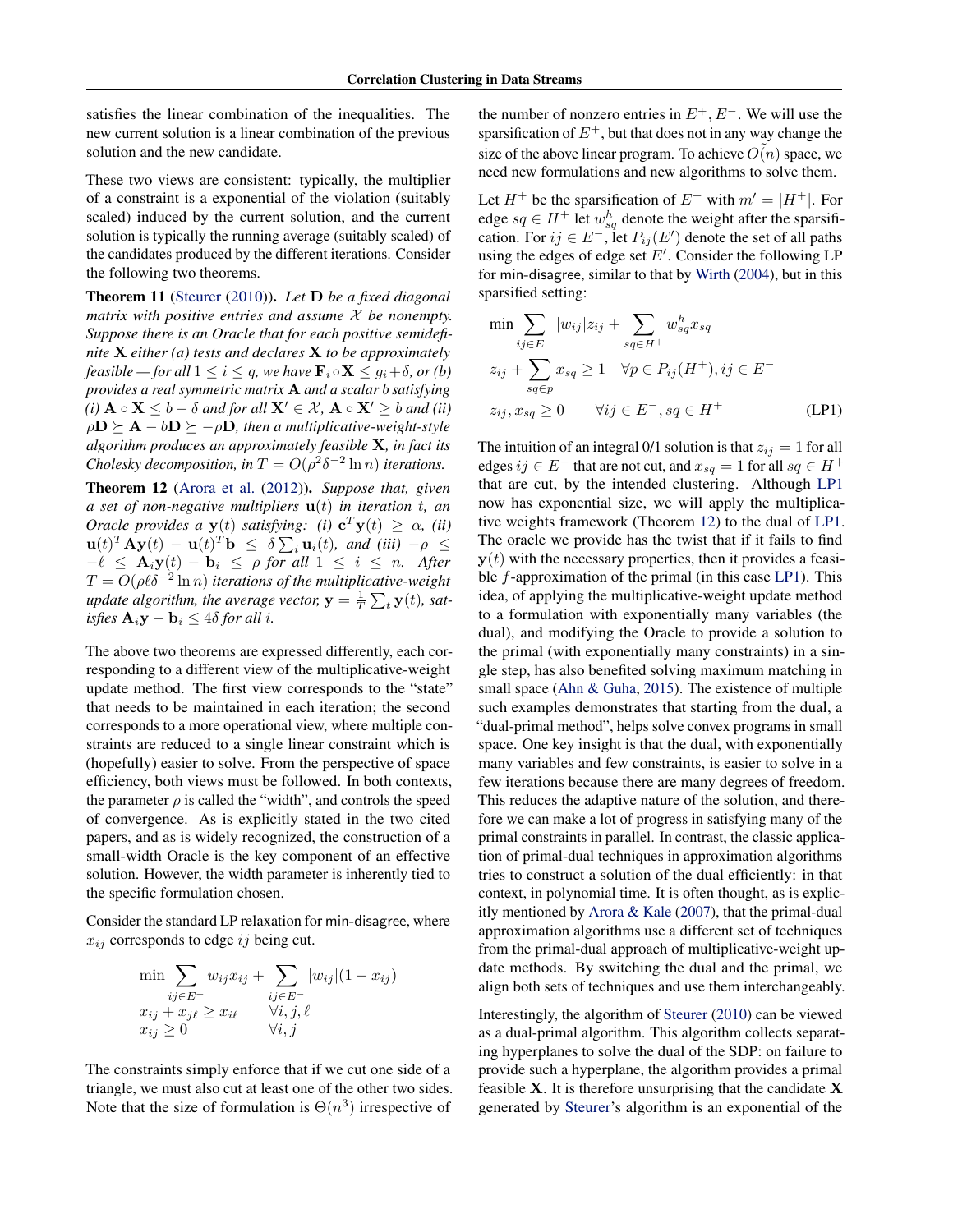<span id="page-6-0"></span>(suitably scaled) averages of the hyperplanes  $(A, b)$ : this would be the case if we were applying the multiplicativeweight update paradigm to the dual of the SDP in canonical form. Of course, to prove that such paradigms (Ahn  $\&$ [Guha,](#page-9-0) [2015;](#page-9-0) [Steurer,](#page-10-0) [2010\)](#page-10-0) work requires some careful effort, and even after that the construction of the Oracle is never obvious. But the key point, reiterated here, is that the formulation plays an outsized role in terms of space efficiency, *both from the perspective of the state required to compute and the operational perspective of efficiently updating that state.* In future, we expect the space efficiency of solving convex optimization to be increasingly important.

#### 3.1. min-disagree with Arbitrary Weights

In this section, we sketch the following theorem:

**Theorem 13.** *There is a*  $3(1 + \epsilon) \log |E^{-}|$ *-approximation algorithm for* min-disagree *that requires*  $\tilde{O}((n\epsilon^{-2} +$  $|E^{-}|^2 \epsilon^{-3}$  *time,*  $\tilde{O}(n\epsilon^{-2} + |E^{-}|)$  *space, and a single pass.* 

We apply Theorem [12](#page-5-0) (the multiplicative-weight update framework) to the dual of [LP1,](#page-5-0) but omit the constraints in the dual corresponding to small-weight edges. For each  $\alpha \geq 0$ , let  $H^+(\alpha)$ ,  $E^-(\alpha)$  be the set of edges in  $H^+, E^-,$ respectively, with weight at least  $\delta \alpha/(m^{\prime}+|E^{-}|)$ . Note that ignoring edges not in  $E^-(\alpha)$ ,  $H^+(\alpha)$  will only decrease  $\sum_p y_p$  by at most  $2\delta\alpha$ . Consider:

$$
\sum_{p} y_{p} \ge (1 - 2\delta)\alpha
$$
\n
$$
\frac{1}{|w_{ij}|} \sum_{p \in P_{ij}(H^{+}(\alpha))} y_{p} \le 1 \quad \forall ij \in E^{-}(\alpha)
$$
\n
$$
\frac{1}{w_{sq}^{h}} \sum_{p \in \mathbf{P}: sq \in p} y_{p} \le 1 \quad \forall sq \in H^{+}(\alpha)
$$
\n
$$
y_{p} \ge 0 \quad \forall p \in \mathbf{P}(\alpha) \quad (\text{LP2})
$$

where  $\mathbf{P}(\alpha) = \bigcup_{ij \in E^-(\alpha)} P_{ij}(H^+(\alpha)).$ 

We attempt to find an approximate feasible solution to LP2 for a large value of  $\alpha$ . If the Oracle fails to make progress then it provides a solution to [LP1](#page-5-0) of value  $f \cdot \alpha$ . In that case we set  $\alpha \leftarrow \alpha/(1+\delta)$  and try the Oracle again. Note that if we lower  $\alpha$  then the Oracle invocations for larger values of  $\alpha$  continue to remain valid; if  $\alpha_1 \leq \alpha_2$ , then  $P_{ij}(H^+(\alpha_1)) \supseteq P_{ij}(H^+(\alpha_2))$ . Eventually we lower  $\alpha$ sufficiently that we have a feasible solution to LP2. But then we have a solution to [LP1](#page-5-0) returned by the Oracle of value  $f\alpha(1+\delta)$ , corresponding to the previous value of  $\alpha$ . The feasibility of LP2 shows that  $\alpha(1-2\delta)$  is a lower bound for the optimum solution of [LP1.](#page-5-0)

The Oracle is provided in Algorithm 1 and relies on the following lemma:

#### Algorithm 1 Oracle for LP2

- 1: Given multipliers  $u_{sq}^t$  for  $sq \in H^+(\alpha)$  and  $v_{ij}^t$  for  $ij \in E^-(\alpha)$ , define  $Q_u = \sum_{sq \in H^+(\alpha)} w_{sq}^h u_{sq}^t$  and  $Q_v = \sum_{ij \in E^-(\alpha)} |w_{ij}| v_{ij}^t.$
- 2: Let  $x_{sq} = \alpha u_{sq}^t / (Q_u + Q_v)$ ,  $z_{ij} = \alpha v_{ij}^t / (Q_u + Q_v)$ .
- 3: Treating the  $x_{sq}^i$  as edge lengths, let  $d^x(\cdot, \cdot)$  be the shortest path metric. Define the *ball* of radius r centered at ζ:

$$
B(\zeta, r) = \{ \zeta' \mid d^x(\zeta, \zeta') \le r \}
$$

and the weight of the edges of cut by the ball:

$$
cut(B(\zeta,r)) = \sum_{\substack{\zeta'\zeta'' \in H^+(\alpha) \\ d^x(\zeta,\zeta') \le r < d^x(\zeta,\zeta'')}} w_{\zeta'\zeta''}^h
$$

- 4: Find a collection of balls  $B(\zeta_1, r_1), B(\zeta_2, r_2), \ldots$  such that (i) each radius at most  $1/3$ , (ii) every endpoint of an edge in  $E^{-}(\alpha)$  belongs to some ball, and (iii)  $\sum_{g} \text{cut}(B(\zeta_g, r_g)) \leq 3\alpha Q_u/(Q_u+Q_v) \cdot \ln(|E^-|+1).$ The existence of such balls follows from Lemma 14.
- 5: if there exists  $ij \in E^{-}(\alpha)$  with i, j in the same ball and  $z_{ij} < 1/3$ . then
- 6: Find the corresponding path  $p$  between  $i$  and  $j$ . Since the length of this path is at most 2/3 and  $z_{ij}$  < 1/3, the corresponding constraint is violated. Return  $y_p =$  $\alpha$  and  $y_{p'}=0$  for all other paths for edges in  $E^-$ .
- 7: else
- 8: Return the union of cuts defined by the balls.

**Lemma 14.** Let  $\kappa = |E^-|$ ,  $Z = \sum_{uv \in H^+(\alpha)} x_{uv} w_{uv}^h$ . Let

$$
\text{vol}(B(u,r)) = \frac{Z}{\kappa} + \sum_{\substack{vv' \in H^+(\alpha) \\ v,v' \in B(u,r)}} x_{vv'} w_{vv'}^h + \sum_{\substack{vv' \in H^+(\alpha) \\ w' \in H^+(\alpha) \\ d^x(u,v) \le r < d^x(u,v')}} (r - d^x(u,v)) w_{vv'}^h.
$$

*Suppose that, for a node* ζ*, the radius* r *of its ball is increased until*  $cut(B(\zeta, r)) \leq Cvol(B(\zeta, r))$ *. If*  $C =$  $3\ln(\kappa+1)$ *, the ball stops growing before the radius becomes*  $1/3$ *. We start this process setting*  $\zeta_1$  *to be an arbitrary endpoint of an edge in* E<sup>−</sup>*, and let the stopping radius be*  $r_1$ *. We remove*  $B(\zeta_1, r_1)$  *and continue the process on the remainder of the graph. The collection of*  $B(\zeta_1,r_1), B(\zeta_2,r_2), \ldots$  *satisfy the condition that each ra*dius is at most  $1/3$  and  $\sum_g cut(B(\zeta_g, r_g)) \le CZ$ .

The above lemma is essentially applying the result of [Garg](#page-9-0) [et al.](#page-9-0) [\(1993\)](#page-9-0) to  $H^+(\alpha)$  with the terminal pairs defined by  $E^-$ . The proof follows from the fact that cut( $B(\zeta, r)$ ) is the derivative of  $vol(B(\zeta, r))$  w.r.t. r, and the volume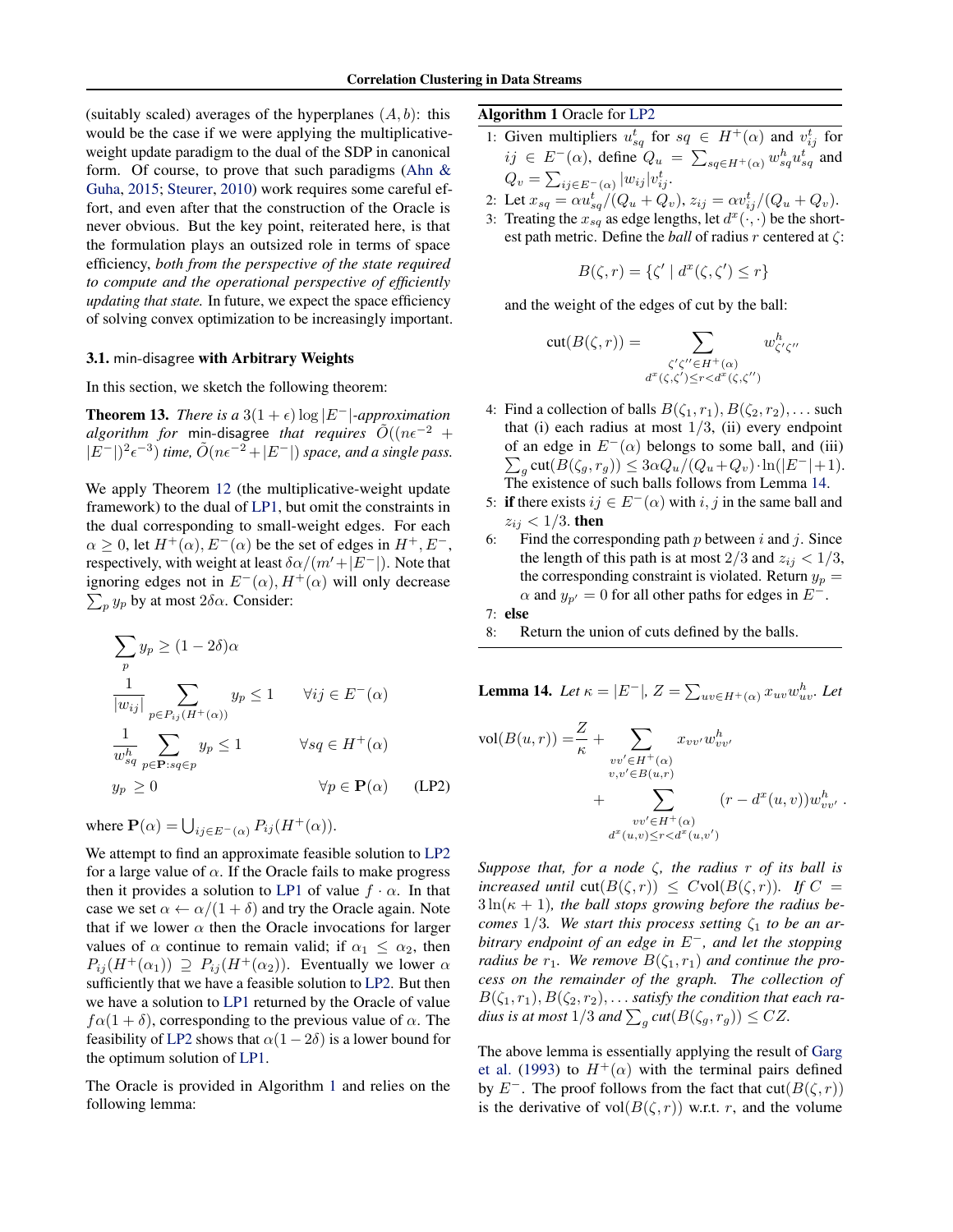<span id="page-7-0"></span>cannot increase by more than a factor of  $\kappa + 1$ . For nonnegative  $x_{sq}$ , standard shortest-path algorithms lead to a running time of  $\tilde{O}(m')$ .

Since we removed all small edge weights, we may bound the width of the above oracle as follows :

Lemma 15.  $\rho = (m' + |E^-|)/\delta$ ,  $\ell = 1$  *for Algorithm [1.](#page-6-0)* 

In fact, we prove a general oracle construction that provides small width for every problem targeted by Theorem [12.](#page-5-0) The total weight of positive edges cut by the solution returned in line 8 of Algorithm [1](#page-6-0) is at most  $3\alpha Q_u/(Q_u+Q_v)\cdot \ln(|E^-|+$ 1). Each negative edge that is not cut corresponds to setting  $z_{ij} = 1$  but  $z_{ij} \geq 1/3$ ; hence the cost of these edges is  $\frac{3\alpha Q_v}{Q_u+Q_v}$ . Finally, the cost of the edges in neither  $E^-(\alpha)$ nor  $H^+(\alpha)$  is at most  $2\delta\alpha$ . The overall solution has cost  $(3\ln(|E^-|+1)+2\delta)\alpha$ .

Finally, we show how to initialize  $\alpha$ . Divide the edges of  $H^+$  according to weight, in intervals  $(2^{z-1}, 2^z)$ , as we decrease z. For each group z, we find the largest weight edge  $ij \in E^-$ , call this weight  $g(z)$ , such that i and j are connected by  $H^+$ -edges of group z or higher. Observe that  $g(z)$  is an increasing function of z. Let the smallest z such that  $g(z) \geq 2^z$  be  $z_0$ . Then it follows that the optimum solution is at least  $2^{z_0-1}$ . Again,  $2^{z_0}n^2$  serves as an initial value of  $\alpha$ , which is a  $O(n^2)$  approximation to the optimum solution.

## 3.2. max-agree with Arbitrary Weights

In this section, we sketch the following theorem:

**Theorem 16.** *There is a*  $0.7666(1 - \epsilon)$ *-approximation*  $algorithms$  for max-agree(G) that uses  $O(n\epsilon^{-2})$  space,  $\tilde{O}(m + n\epsilon^{-10})$  *time and a single pass.* 

We use Lemma [6](#page-3-0) and edge set  $H = H^+ \cup H^-$ . Let  $w_{ij}^h$ correspond to the weight of an edge  $ij \in H$ . Our SDP for max-agree is:

$$
\sum_{ij \in H^+} w_{ij}^h \mathbf{X}_{ij} + \sum_{ij \in H^-} \frac{|w_{ij}^h|(\mathbf{X}_{ii} + \mathbf{X}_{ij} - 2\mathbf{X}_{ij})|}{2} \ge \alpha
$$
\n
$$
\mathbf{X}_{ii} \le 1 \quad \forall i \in V
$$
\n
$$
-\mathbf{X}_{ii} \le -1 \quad \forall i \in V
$$
\n
$$
-\mathbf{X}_{ij} \le 0 \quad \forall i, j \in V
$$
\n(SDP)\n
$$
\mathbf{X} \ge \mathbf{0}
$$

If two vertices,  $i$  and  $j$ , are in the same cluster, their corresponding vectors  $x_i$  and  $x_j$  will coincide, so  $X_{ij} = 1$ ; on the other hand, if they are in different clusters, their vectors should be orthogonal, so  $X_{ij} = 0$ . Observe that under the restriction  $X_{ii} = X_{jj} = 1$ , the contribution of an  $ij \in H^$ is  $X_{ii} + X_{ij} - 2X_{ij} = (1 - X_{ij})$ , as intended. However, this formulation helps prove that the width is small.

**Definition 2.** Define  $d_i = \sum_{j:i j \in H} |w_{ij}^h|$  and  $\sum_i d_i =$  $2W$ *. Let*  $\bf{D}$  *be the diagonal matrix with*  $\bf{D}_{ii} = d_i/2W$ *.* 

A random partition of the graph provides a trivial 1/2 approximation for maximizing agreements. Letting  $W$  be the total weight of edges in  $H$ , the sparsified graph, we perform binary search for  $\alpha \in [W/2, W]$ , and stop when the interval is of size  $\delta W$ . This increases the running time by a  $O(\log \delta^{-1})$  factor.

The diagonal matrix D specified in Definition 2 sets up the update algorithm of [Steurer](#page-10-0) [\(2010\)](#page-10-0). The choice of D will be critical to our algorithm: typically, this D determines the "path" taken by the SDP solver, since  $D$  alters the projection to density matrices. Summarizing, Theorem 16 follows from the Oracle provided in Algorithm 2. The final solution only guarantees  $\mathbf{x}_i \cdot \mathbf{x}_j \geq -\delta$ . Even though the standard rounding algorithm assumes  $X_{ij} \geq 0$ , the fractional solution with  $\mathbf{X}_{ij} \geq -\delta$  can be rounded efficiently. Ensuring  $\mathbf{x}_i \cdot \mathbf{x}_j \geq 0$ appears to be difficult (or to require a substantially different oracle).

## Algorithm 2 Oracle for SDP.

- 1: For the separating hyperplane, we only describe nonzero entries in A. Recall that we have a candidate X where  $X_{ij} = x_i \cdot x_j$ .
- 2: Let  $S_1 = \{i : ||\mathbf{x}_i||^2 \ge 1 + \delta\}, \Delta_1 = \sum_{i \in S_1} d_i.$
- 3: Let  $S_2 = \{i : ||\mathbf{x}_i||^2 \leq 1 \delta\}, \Delta_2 = \sum_{i \in S_2} d_i.$
- 4: Let  $S_3 = \{ij : \mathbf{x}_i \cdot \mathbf{x}_j < -\delta\}, \Delta_3 = \sum_{ij \in S_3} |w_{ij}|.$
- 5: if  $\Delta_1 \geq \delta \alpha$  then
- 6: Let  $\mathbf{A}_{ii} = -d_i/\Delta_1$  for  $i \in S_1$  and  $b = -1$ .
- 7: Return  $(**A**, b)$ .
- 8: else if  $\Delta_2 \geq \delta \alpha$  then
- 9: Let  $\mathbf{A}_{ii} = d_i/\Delta_2$  for  $i \in S_2$  and  $b = 1$ .
- 10: Return  $(**A**, b)$ .
- 11: else if  $\Delta_3 \geq \delta \alpha$  then
- 12: Let  $\mathbf{A}_{ij} = w_{ij}^h / \Delta_3$  for  $ij \in S_3$  and  $b = 0$ .
- 13: Return  $(**A**, b)$ .

14: else

- 15: Ignore all nodes in  $S_1$  and  $S_2$  and all edges in  $S_3$ . Let  $C'$  be the matrix that corresponds to the objective function of the modified graph  $G'$ .
- 16: **if**  $C' \circ X < (1 4\delta)\alpha$  then
- 17: Let  $\mathbf{A} = \mathbf{C}'/\alpha$  and  $b = 1 3\delta$ . Return  $(\mathbf{A}, b)$ .
- 18: else
- 19: Round X, and return the rounded solution.

Lemma 17. *Algorithm 2 is* δ*-separating: for all returned*  $(A, b)$ ,  $A \circ X \leq b - \delta$  and  $\forall X' \in \mathcal{X}, A \circ X' \geq b$  where  $\mathcal{X}$ *is the feasible space of SDP.*

**Lemma 18.** *For*  $\rho = O(1/\delta)$ *, Algorithm 2 is*  $\rho$ *-bounded:*  $\rho \mathbf{D} \succeq \mathbf{A} - b \mathbf{D} \succeq -\rho \mathbf{D}$ 

The update procedure [\(Steurer,](#page-10-0) [2010\)](#page-10-0) maintains (and defines) the candidate vector  $X$  implicitly. In particular it uses matrices of dimension  $n \times d$ , in which every entry is a (scaled) Gaussian random variable. The algorithm also uses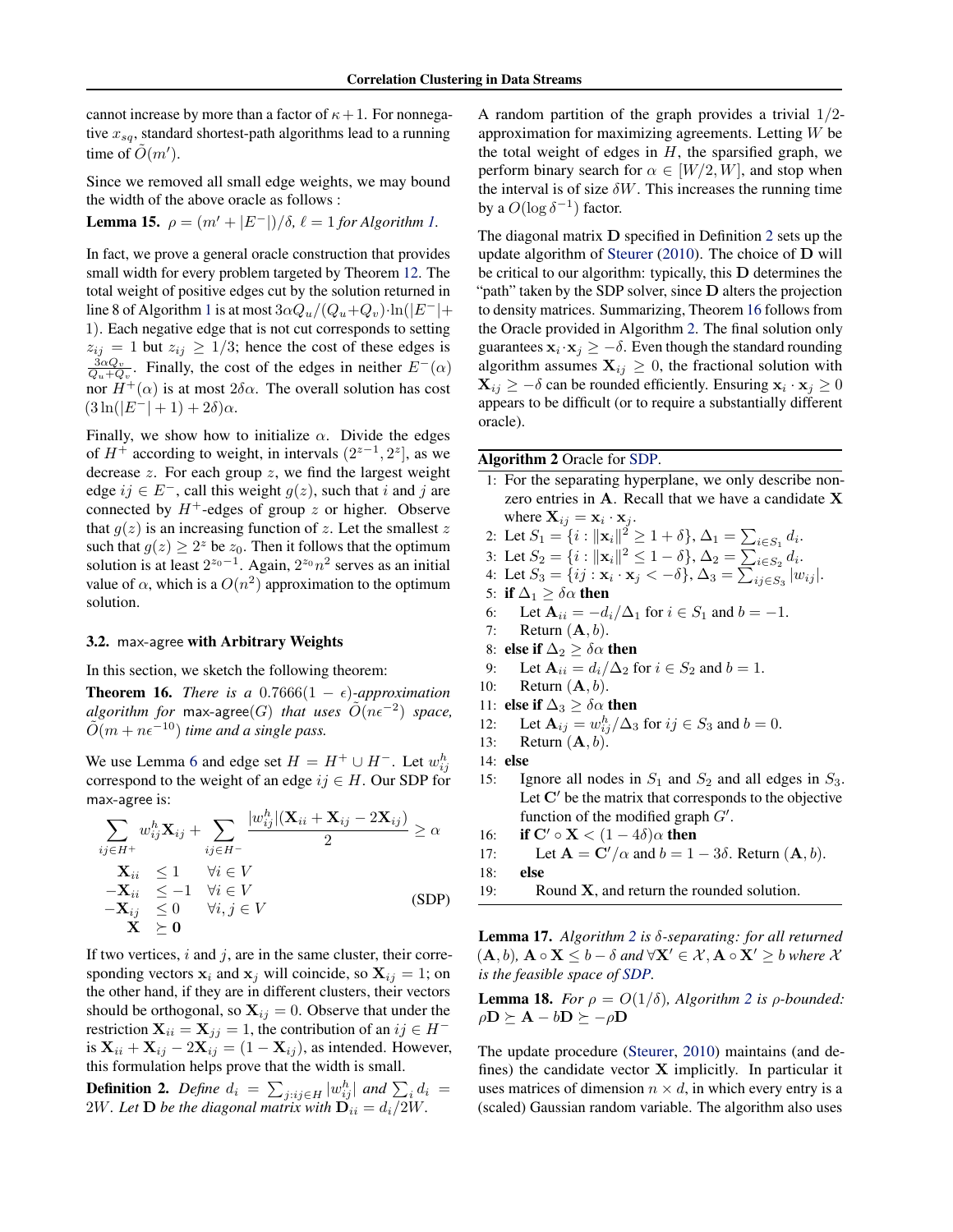<span id="page-8-0"></span>a precision parameter (degree of the polynomial approximation to represent matrix exponentials) r. Assuming that  $T_M$ is the time for a multiplication between a returned A and some vector, the update process computes the  $t$ th  $X$  in time  $O(t \cdot r \cdot d \cdot T_M)$ , a quadratic dependence on t in total. We will ensure that any returned **A** has at most  $m'$  nonzero entries, and therefore  $T_M = O(m')$ . The algorithm requires space that is sufficient to represent a linear combination of the matrices A which are returned in the different iterations. We can bound  $\rho = O(1/\delta)$ , and therefore the total number of iterations is  $\tilde{O}(\delta^{-4})$ . For our purposes, in max-agree we will have  $d = O(\delta^{-2} \log n)$ ,  $r = O(\log(\delta^{-1}))$ , and  $T_M = O(m')$ , giving us a  $\tilde{O}(n\delta^{-10})$  time and  $\tilde{O}(n\delta^{-2})$ space algorithm. However, unlike the general X used in Steurer's approach, in our oracle the  $X$  is used in a very specific way. This leaves open the question of determining the exact space-versus-running-time tradeoff.

## 4. Multipass Algorithms

## 4.1. min-disagree with Unit Weights

Consider the 3-approximation algorithm for min-disagree on unit-weight graphs due to [Ailon et al.](#page-9-0) [\(2008\)](#page-9-0).

1: Let  $v_1, \ldots, v_n$  be a uniformly random ordering of  $\overline{V}$ . Let  $U \leftarrow V$  be the set of "uncovered" nodes.

2: for  $i = 1$  to n do

3: if  $v_i \in U$  then

4: Define  $C_i \leftarrow \{v_i\} \cup \{v_j \in U : v_i v_j \in E^+\}$  and let  $U \leftarrow U \setminus C_i$ . We say  $v_i$  is "chosen".

- 5: else
- 6:  $C_i \leftarrow \emptyset$ .
- 7: **Return** the collection of non-empty sets  $C_i$ .

It may appear that emulating the above algorithm in the data stream model requires  $\Omega(n)$  passes, since determining whether  $v_i$  should be chosen may depend on whether  $v_i$ is chosen for each  $j < i$ . However, we will show that  $O(\log \log n)$ -passes suffice. This improves upon a result by [Chierichetti et al.](#page-9-0) [\(2014\)](#page-9-0), who developed a modification of the algorithm that used  $O(\epsilon^{-1} \log^2 n)$  streaming passes and returned a  $(3 + \epsilon)$ -approximation, rather than a 3-approximation. Our improvement is based on:

**Lemma 19.** Let  $U_t$  be the set of uncovered nodes after *iteration* t *of the above algorithm, and let*

$$
F_{t,t'}^{+} = \{v_i v_j \in E^+, i, j \in U_t, t < i, j \le t'\}.
$$

*With high probability,*  $|F_{t,t'}^+| \leq 5 \cdot \ln n \cdot t'^2/t$ .

Semi-Streaming Algorithm. Our semi-streaming algorithm proceeds as follows. For  $j \ge 1$ , let  $t_j = (2n)^{1-1/2^j}$ : during the  $(2j - 1)$ -th pass, we store all edges in  $F_{t_{j-1}, t_j}^+$ , and during the  $(2j)$ -th pass we determine  $U_{t_j}$ . After the

 $(2j)$ -th pass we have simulated the first  $t_j$  iterations of [Ailon](#page-9-0) [et al.'](#page-9-0)s algorithm. Since  $t_j \ge n$  for  $j = 1 + \log \log n$ , our algorithm terminates after  $O(\log \log n)$  passes.

Theorem 20. *On a unit-weight graph, there exists a* O(log log n)*-pass semi-streaming algorithm that returns with high probability a* 3*-approximation to* min-disagree*.*

### 4.2. min-disagree<sub>k</sub> with Unit Weights

Our result in this section is based the following algorithm of [Giotis & Guruswami](#page-10-0) [\(2006\)](#page-10-0) that returns a  $(1 + \epsilon)$ approximation for min-disagree<sub>k</sub> on unit-weight graphs. The algorithm samples  $m = \text{poly}(1/\epsilon, k) \cdot \log n$  nodes S and for every possible k-partition  $\{S_i\}_{i\in[k]}$  of S computes the cost of the clustering where  $v \in V \setminus S$  is assigned to the ith cluster if

$$
i = \underset{j}{\text{argmax}} \left( \sum_{s \in S_j : sv \in E^+} w_{sv} + \sum_{s \notin S_j : sv \in E^-} |w_{sv}| \right).
$$

Let  $C'$  be the best clustering found. If all clusters in  $C'$ have at least  $n/(2k)$  nodes, return C'. Otherwise, fix all the clusters of size at least  $n/(2k)$  and recurse on the set of nodes in "small" clusters. To emulate each recursive step in one pass, we simply choose  $S$  at the start of the stream and then collect all incident edges on S. We then use the disagree oracle developed in Section [2.1](#page-3-0) to find the best possible partitions during post-processing. To design an  $O(\log \log n)$ -pass algorithm, we proceed as follows. In the  $i$ -th pass, suppose we have  $k'$  clusters still to determine and let  $V_{i-1}$  be the set of nodes that have not yet been included in some (large) cluster. We pick  $k'$  random sets of samples  $S_1, \ldots, S_{k'}$  in parallel from  $V_{i-1}$  each of size  $N_i = mn^{2^{i-1}/p}$ , for  $p = \log n$ . Since  $N_i \ge n$  for  $i \ge n$  $1 + \log \log n$ , the algorithm must terminate in  $O(\log \log n)$ passes. We prove that in pass  $i$  the number of clusters drops by  $n^{2^{i-1}/p}$  from the start of the last pass, and inductively, that  $|V_i| = n/n^{(2^i-1)/p}$ . The space needed by our algorithm for round *i* is therefore  $O(k'N_i|V_i|) = O(kmn^{1+1/p}) =$  $O(kmn)$ .

**Theorem 21.** *There exists a*  $min(k - 1, \log \log n)$ *-pass semi-streaming algorithm that*  $(1 + \epsilon)$ -*approximates* min-disagree $_k$  *with high probability.* 

#### Acknowledgements

Graham Cormode is supported by European Research Council grant ERC-2014-CoG 647557, a Royal Society Wolfson Research Merit Award and the Yahoo Faculty Research Engagement Program. Sudipto Guha is supported by NSF award CCF-1117216. Andrew McGregor is supported by NSF awards CCF-0953754. CCF-1320719, IIS-1251110 and a Google Faculty Research Award. Anthony Wirth is supported by ARC Future Fellowship FT120100307.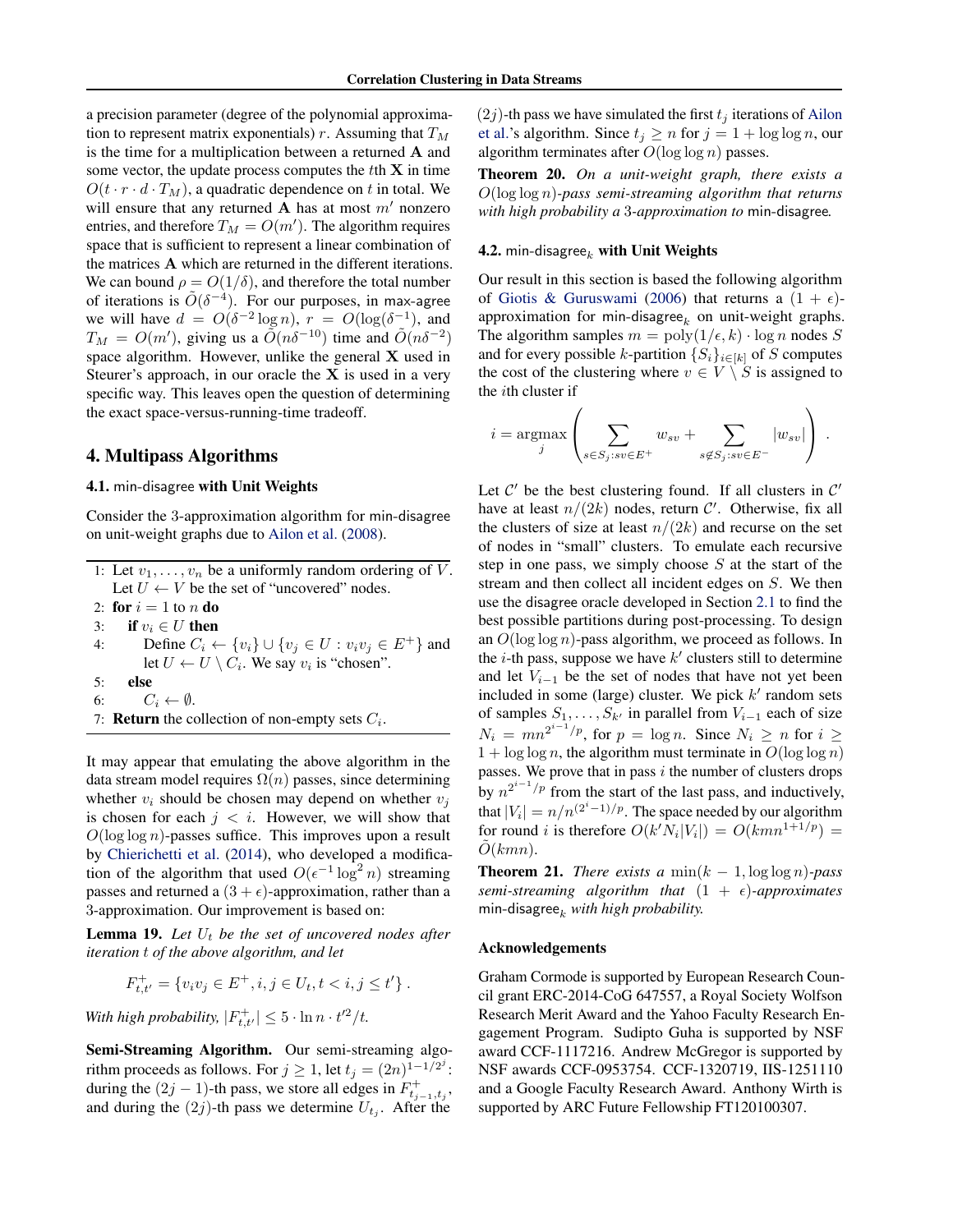# <span id="page-9-0"></span>References

- Ahn, Kook Jin and Guha, Sudipto. Linear programming in the semi-streaming model with application to the maximum matching problem. *Information and Computation (ICALP 2011 Special Issue)*, 222:59–79, 2013.
- Ahn, Kook Jin and Guha, Sudipto. Access to data and number of iterations: Dual primal algorithms for maximum matching under resource constraints. In *Symposium on Parallelism in Algorithms and Architectures (SPAA). Also in CORR, arXiv 1307.4359*, 2015. URL [http://dx.doi.org/10.1145/](http://dx.doi.org/10.1145/2755573.2755586) [2755573.2755586](http://dx.doi.org/10.1145/2755573.2755586).
- Ahn, Kook Jin, Guha, Sudipto, and McGregor, Andrew. Analyzing graph structure via linear measurements. In *Symposium on Discrete Algorithms: SODA*, pp. 459–467, 2012a. URL [http://portal.acm.org/citation.cfm?id=](http://portal.acm.org/citation.cfm?id=2095156&CFID=63838676&CFTOKEN=79617016) [2095156&CFID=63838676&CFTOKEN=79617016](http://portal.acm.org/citation.cfm?id=2095156&CFID=63838676&CFTOKEN=79617016).
- Ahn, Kook Jin, Guha, Sudipto, and McGregor, Andrew. Graph sketches: sparsification, spanners, and subgraphs. In *Principles of Database Systems: PODS*, pp. 5–14, 2012b. URL [http:](http://doi.acm.org/10.1145/2213556.2213560) [//doi.acm.org/10.1145/2213556.2213560](http://doi.acm.org/10.1145/2213556.2213560).
- Ailon, Nir and Karnin, Zohar Shay. A note on: No need to choose: How to get both a PTAS and sublinear query complexity. *CoRR*, abs/1204.6588, 2012.
- Ailon, Nir, Charikar, Moses, and Newman, Alantha. Aggregating inconsistent information: Ranking and clustering. *J. ACM*, 55(5), 2008. URL [http://doi.acm.org/10.1145/](http://doi.acm.org/10.1145/1411509.1411513) [1411509.1411513](http://doi.acm.org/10.1145/1411509.1411513).
- Ailon, Nir, Jaiswal, Ragesh, and Monteleoni, Claire. Stream-<br>ing k-means approximation. In Conference on Neuing *k*-means approximation. *ral Information Processing Systems: NIPS*, pp. 10–18, 2009. URL [http://books.nips.cc/papers/files/](http://books.nips.cc/papers/files/nips22/NIPS2009_1085.pdf) [nips22/NIPS2009\\_1085.pdf](http://books.nips.cc/papers/files/nips22/NIPS2009_1085.pdf).
- Arora, Sanjeev and Kale, Satyen. A combinatorial, primal-dual approach to semidefinite programs. In *ACM Symposium on Theory of Computing: STOC*, pp. 227–236, 2007. URL [http:](http://doi.acm.org/10.1145/1250790.1250823) [//doi.acm.org/10.1145/1250790.1250823](http://doi.acm.org/10.1145/1250790.1250823).
- Arora, Sanjeev, Hazan, Elad, and Kale, Satyen. The multiplicative weights update method: a meta algorithm and applications. *Theory of Computing*, 8(6):121–164, 2012. URL [http://www.](http://www.theoryofcomputing.org/articles/v008a006) [theoryofcomputing.org/articles/v008a006](http://www.theoryofcomputing.org/articles/v008a006).
- Bagon, S. and Galun, M. Large scale correlation clustering optimization. *arXiv:1112.2903v1*, 2011.
- Bansal, Nikhil, Blum, Avrim, and Chawla, Shuchi. Correlation clustering. *Machine Learning*, 56(1–3):89–113, 2004. URL [http://dx.doi.org/10.1023/B:MACH.](http://dx.doi.org/10.1023/B:MACH.0000033116.57574.95) [0000033116.57574.95](http://dx.doi.org/10.1023/B:MACH.0000033116.57574.95).
- Benczúr, András A. and Karger, David R. Approximating  $s t$ minimum cuts in  $\tilde{O}(n^2)$  time. In *Symposium on Theory of Computing: STOC*, pp. 47–55, 1996.
- Bonchi, Francesco, Garcia-Soriano, David, and Liberty, Edo. Correlation clustering: From theory to practice. In *International Conference on Knowledge Discovery and Data Mining: KDD*, pp. 1972–1972, New York, NY, USA, 2014. ACM. ISBN 978- 1-4503-2956-9. URL [http://doi.acm.org/10.1145/](http://doi.acm.org/10.1145/2623330.2630808) [2623330.2630808](http://doi.acm.org/10.1145/2623330.2630808).
- Braverman, Vladimir, Chung, Kai-Min, Liu, Zhenming, Mitzenmacher, Michael, and Ostrovsky, Rafail. AMS without 4-wise independence on product domains. In *International Symposium on Theoretical Aspects of Computer Science: STACS*, pp. 119–130, 2010. URL [http://dx.doi.org/10.4230/](http://dx.doi.org/10.4230/LIPIcs.STACS.2010.2449) [LIPIcs.STACS.2010.2449](http://dx.doi.org/10.4230/LIPIcs.STACS.2010.2449).
- Charikar, Moses, O'Callaghan, Liadan, and Panigrahy, Rina. Better streaming algorithms for clustering problems. In *Symposium on Theory of Computing: STOC*, pp. 30–39, 2003. URL <http://doi.acm.org/10.1145/780542.780548>.
- Charikar, Moses, Chekuri, Chandra, Feder, Tomás, and Motwani, Rajeev. Incremental clustering and dynamic information retrieval. *SIAM J. Comput.*, 33(6):1417–1440, 2004. URL [http:](http://dx.doi.org/10.1137/S0097539702418498) [//dx.doi.org/10.1137/S0097539702418498](http://dx.doi.org/10.1137/S0097539702418498).
- Charikar, Moses, Guruswami, Venkatesan, and Wirth, Anthony. Clustering with qualitative information. *J. Comput. Syst. Sci.*, 71(3):360–383, 2005. URL [http://dx.doi.org/10.](http://dx.doi.org/10.1016/j.jcss.2004.10.012) [1016/j.jcss.2004.10.012](http://dx.doi.org/10.1016/j.jcss.2004.10.012).
- Chawla, Shuchi, Makarychev, Konstantin, Schramm, Tselil, and Yaroslavtsev, Grigory. Near optimal LP rounding algorithm for correlation clustering on complete and complete k-partite graphs. In *Symposium on Theory of Computing: STOC*, 2015.
- Chierichetti, Flavio, Dalvi, Nilesh N., and Kumar, Ravi. Correlation clustering in mapreduce. In *International Conference on Knowledge Discovery and Data Mining: KDD*, pp. 641–650, 2014. URL [http://doi.acm.org/10.1145/](http://doi.acm.org/10.1145/2623330.2623743) [2623330.2623743](http://doi.acm.org/10.1145/2623330.2623743).
- Coleman, Tom, Saunderson, James, and Wirth, Anthony. A local-search 2-approximation for 2-correlation-clustering. In *European Symposium on Algorithms: ESA*, pp. 308– 319, 2008. URL [http://dx.doi.org/10.1007/](http://dx.doi.org/10.1007/978-3-540-87744-8_26) [978-3-540-87744-8\\_26](http://dx.doi.org/10.1007/978-3-540-87744-8_26).
- Demaine, Erik D., Emanuel, Dotan, Fiat, Amos, and Immorlica, Nicole. Correlation clustering in general weighted graphs. *Theoretical Computer Science*, 361(2–3):172–187, 2006. URL [http://dx.doi.org/10.1016/j.tcs.](http://dx.doi.org/10.1016/j.tcs.2006.05.008) [2006.05.008](http://dx.doi.org/10.1016/j.tcs.2006.05.008).
- Elsner, Micha and Schudy, Warren. Bounding and comparing methods for correlation clustering beyond ilp. In *Workshop on Integer Linear Programming for Natural Langauge Processing: ILP*, pp. 19–27, Stroudsburg, PA, USA, 2009. Association for Computational Linguistics. ISBN 978-1-932432- 35-0. URL [http://dl.acm.org/citation.cfm?id=](http://dl.acm.org/citation.cfm?id=1611638.1611641) [1611638.1611641](http://dl.acm.org/citation.cfm?id=1611638.1611641).
- Feigenbaum, Joan, Kannan, Sampath, McGregor, Andrew, Suri, Siddharth, and Zhang, Jian. On graph problems in a semistreaming model. *Theoretical Computer Science*, 348(2–3): 207–216, 2005. URL [http://dx.doi.org/10.1016/j.](http://dx.doi.org/10.1016/j.tcs.2005.09.013) [tcs.2005.09.013](http://dx.doi.org/10.1016/j.tcs.2005.09.013).
- Garg, Naveen, Vazirani, Vijay V., and Yannakakis, Mihalis. Approximate max-flow min-(multi)cut theorems and their applications. In *ACM Symposium on Theory of Computing: STOC*, pp. 698–707, 1993. URL [http://doi.acm.org/10.1145/](http://doi.acm.org/10.1145/167088.167266) [167088.167266](http://doi.acm.org/10.1145/167088.167266).